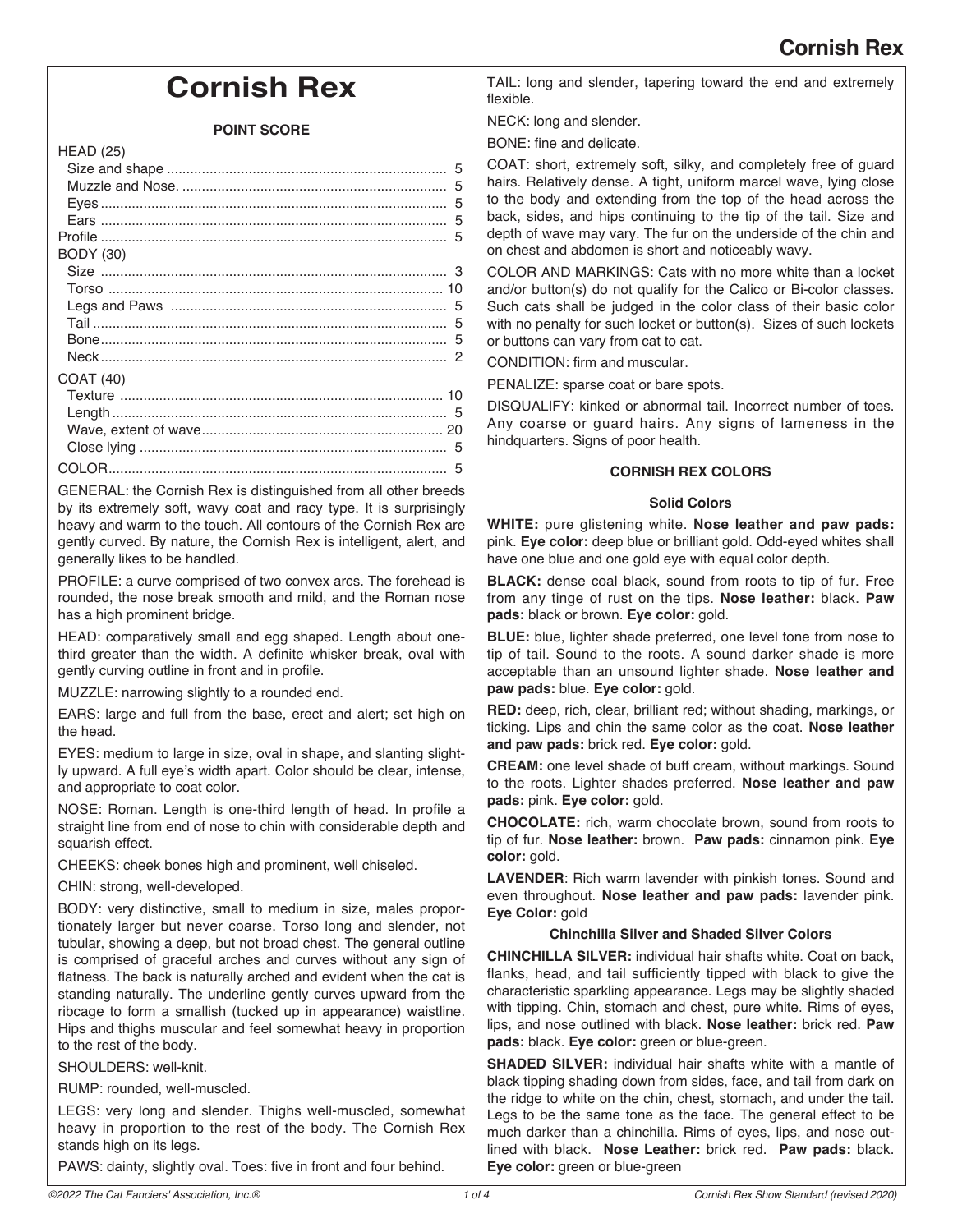#### **Smoke Colors**

**BLACK SMOKE:** individual hair shafts white, each deeply tipped with black. **Nose leather and paw pads:** black. **Eye color:** gold. **BLUE SMOKE:** individual hair shafts white, each deeply tipped

with blue. **Nose leather and paw pads:** blue. **Eye color:** gold.

**RED SMOKE:** individual hair shafts white, each deeply tipped with red. **Nose leather and paw pads:** rose. **Eye color:** gold.

**CREAM SMOKE:** individual hair shafts white, each deeply tipped with cream. **Nose leather and paw pads:** pink. **Eye color:** gold.

**CHOCOLATE SMOKE**: individual hair shafts white, each deeply tipped with chocolate. **Nose leather:** brown. **Eye color:** gold.

**LAVENDER SMOKE**: individual hair shafts white, each deeply tipped with lavender. **Nose leather and paw pads:** lavender pink. **Eye color:** gold

**TORTOISESHELL SMOKE:** individual hair shafts white, each deeply tipped with black, with patches of red or softly intermingled areas of red on both body and extremities (presence of several shades of red acceptable). **Nose leather and paw pads:** may be mottled with pink. **Eye color:** gold.

**CHOCOLATE TORTOISESHELL SMOKE:** individual hair shafts white, each deeply tipped with chocolate with patches of red or softly intermingled areas of red on both body and extremities. **Nose leather and paw pads:** mottled with pink on nose and paws. **Eye color:** gold.

**BLUE-CREAM SMOKE:** individual hair shafts white, each deeply tipped with blue, with patches of cream or softly intermingled areas of cream on both body and extremities. **Nose leather and paws pads:** may be mottled with pink. **Eye color:** gold.

**LAVENDER-CREAM SMOKE:** individual hair shafts white, each deeply tipped with lavender with patches of cream or softly intermingled areas of cream on both body and extremities. **Nose leather and paw pads:** may be mottled with pink. **Eye color:**  gold.

#### **Tabby Colors:**

**CLASSIC TABBY PATTERN:** markings dense, clearly defined, and broad. Legs evenly barred with bracelets coming up to meet the body markings. Tail evenly ringed. Several unbroken necklaces on neck and upper chest, the more the better. Frown marks on forehead form an intricate letter "M." Unbroken line runs back from outer corner of eye. Swirls on cheeks. Vertical lines over back of head extend to shoulder markings which are in the shape of a butterfly with both upper and lower wings distinctly outlined and marked with dots inside outline. Back markings consist of a vertical line down the spine from butterfly to tail with a vertical stripe paralleling it on each side, the three stripes well separated by stripes of the ground color. Large solid blotch on each side to be encircled by one or more unbroken rings. Side markings should be the same on both sides. Double vertical rows of buttons on chest and stomach.

**MACKEREL TABBY PATTERN:** markings dense, clearly defined, and all narrow pencillings. Legs evenly barred with narrow bracelets coming up to meet the body markings. Tail barred. Necklaces on neck and chest distinct, like so many chains. Head barred with an "M" on the forehead. Unbroken lines running back from the eyes. Lines running down the head to meet the shoulders. Spine lines run together to form a narrow saddle. Narrow pencillings run around body.

**SPOTTED TABBY PATTERN:** markings on the body to be spotted. May vary in size and shape with preference given to round, evenly distributed spots. Body spots may subtly suggest a mackerel or classic pattern but may not be connected. A dorsal stripe runs the length of the body to the tip of the tail. The stripe is ideally composed of spots. The markings on the face and forehead shall be typical tabby markings. Underside of the body to have "vest buttons." Legs and tail are barred. On the upper chest there are one or more broken necklaces.

**TICKED TABBY PATTERN:** body hairs to be ticked with various shades of marking color and ground color. Body when viewed from top to be free from noticeable spots, stripes, or blotches, except for darker dorsal shading. Lighter underside may show tabby markings. Face, legs and tail must show distinct tabby striping. Cat must have at least one distinct necklace.

**PATCHED TABBY:** a patched tabby is an established classic, mackerel, spotted or ticked tabby in silver, brown, blue, chocolate or lavender with patches of red or softly intermingled ares of red on both body and extremities (presence of several shades of red acceptable; dilute colors exhibit cream instead of red). **Nose leather and paws pads:** same as non-patched tabbies, may be mottled with pink. **Eye color:** gold.

**SILVER TABBY** (classic, mackerel, spotted, ticked): ground color, pale clear silver. Markings dense black. Undercoat white. Lips and chin the same shade as the rings around the eyes. **Nose leather:** brick red. **Paw pads:** black. **Eye color:** green, hazel or gold.

**SILVER PATCHED TABBY** (classic, mackerel, spotted, ticked): ground color, pale silver. Markings of dense black. Patches of red or softly intermingled areas of red on both body and extremities. Undercoat white. Lips and chin the same shade as the rings around the eyes. **Nose leather:** brick red. **Paw pads**: black and/or brick red. **Eye color:** green, hazel or gold.

**BLUE-SILVER TABBY** (classic, mackerel, spotted, ticked): ground color pale bluish silver. Markings sound blue. Undercoat white. Lips and chin the same shade as the rings around the eyes. **Nose leather:** blue or old rose trimmed with blue. **Paw pads:** blue or old rose. **Eye color:** green, hazel or gold.

**BLUE-SILVER PATCHED TABBY** (classic, mackerel, spotted, ticked): ground color pale bluish silver. Markings sound blue. Patches of cream or softly intermingled areas of cream on both body and extremities. Individual hair shafts white. Lips and chin the same shade as the rings around the eyes. **Nose leather:** blue or old rose trimmed with blue and/or pink. **Paw pads:** blue or old rose and/or pink. **Eye color**: green, hazel or gold.

**RED TABBY** (classic, mackerel, spotted, ticked): ground color red. Markings deep, rich red. Lips and chin the same shade as the rings around the eyes. **Nose leather and paw pads:** brick red. **Eye color:** gold.

**BROWN TABBY** (classic, mackerel, spotted, ticked): ground color brilliant coppery brown. Markings dense black. Lips and chin the same shade as the rings around the eyes. Back of leg black from paw to heel. **Nose leather:** brick red. **Paw pads:** black or brown. **Eye color:** gold.

**BROWN PATCHED TABBY** (classic, mackerel, spotted, ticked): ground color brilliant coppery brown. Markings of dense black. Patches of red or softly intermingled areas of red on both body and extremities. Lips and chin the same shade as the rings around the eyes. **Nose leather:** brick red. **Paw pads:** black and/or brick red. **Eye color:** gold.

**BLUE TABBY** (classic, mackerel, spotted, ticked): ground color, including lips and chin, pale bluish ivory. Markings a very deep blue affording a good contrast with ground color. Warm fawn overtones or patina over the whole. **Nose leather:** old rose. **Paw pads:** rose. **Eye color:** gold.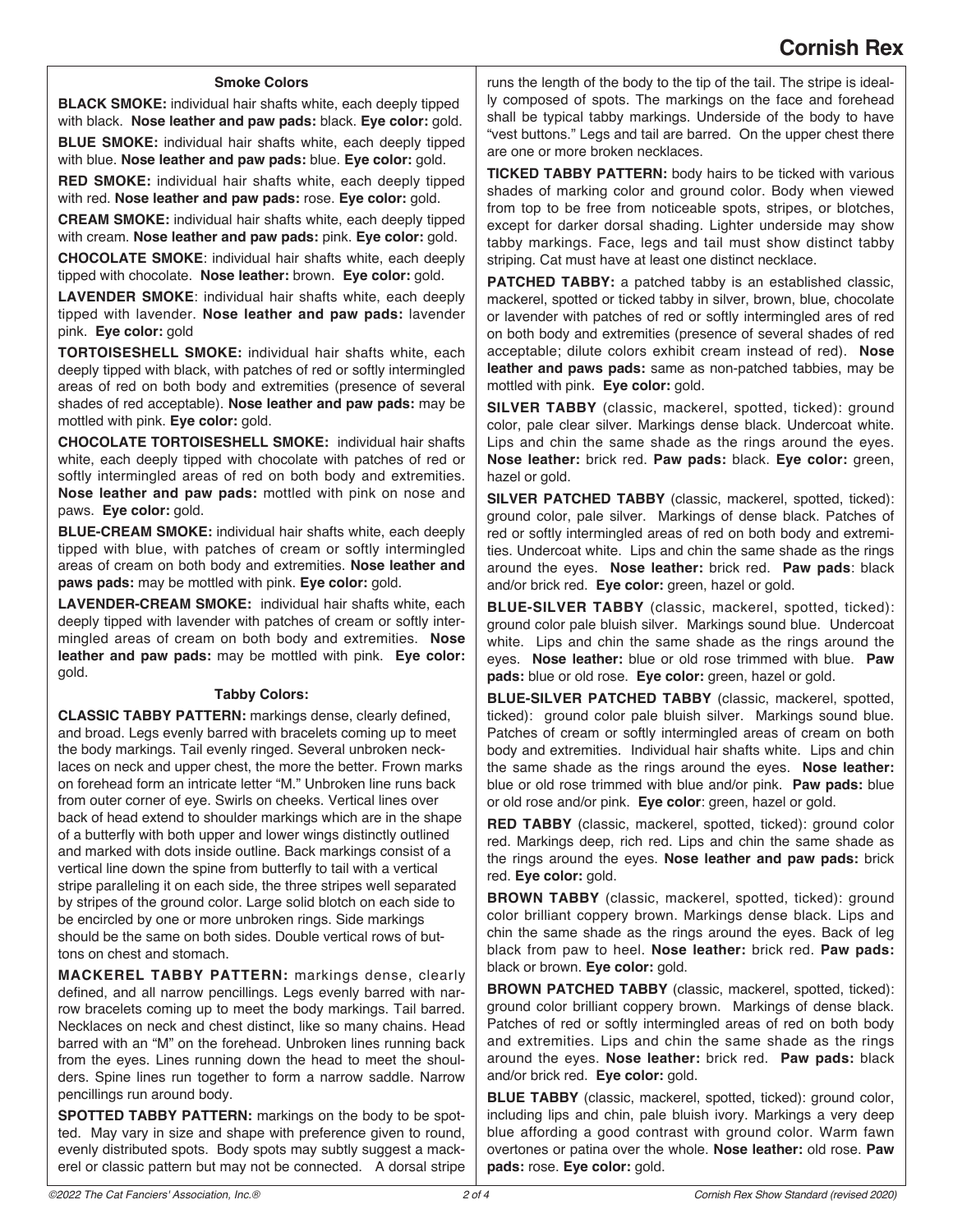**BLUE PATCHED TABBY** (classic, mackerel, spotted, ticked): ground color, pale bluish ivory. Markings of very deep blue affording a good contrast with ground color. Patches of cream or softly intermingled areas of cream on both body and extremities. Lips and chin the same shade as the rings around the eyes. Warm fawn overtones or patina over the whole. **Nose leather**: old rose and/or pink. **Paw pads:** rose and/or pink. **Eye color:** gold.

**CREAM TABBY** (classic, mackerel, spotted, ticked): ground color, pale cream. Markings buff of cream sufficiently darker than the ground color to afford good contrast, but remaining within the dilute color range. Lips and chin the same shade as the rings around the eyes. **Nose leather and paw pads:** pink. **Eye color:** gold.

**CREAM SILVER TABBY** (classic, mackerel, spotted, ticked): ground color off-white. Markings cream. Individual hair shafts white. Lips and chin the same shade as the rings around the eyes. **Nose leather and paw pads:** pink. **Eye color:** gold

**CAMEO TABBY** (classic, mackerel, spotted, ticked): ground color off-white. Markings red. Individual hair shafts white. Lips and chin the same shade as the rings around the eyes. **Nose leather and paw pads:** pink. **Eye color:** gold.

**CHOCOLATE TABBY** (classic, mackerel, spotted, ticked): ground color milk chocolate. Tabby markings a deep, dark chocolate affording sufficient contrast with ground color. Lips and chin the same shade as rings around the eyes. **Nose leather:** brown and/or brick red. **Paw pads:** brick red to cinnamon-pink. **Eye color:** gold.

**CHOCOLATE PATCHED TABBY** (classic, mackerel, spotted, ticked): ground color milk chocolate. Tabby markings a deep, dark chocolate affording sufficient contrast with ground color with patches or softly intermingled areas of red. Lips and chin the same color as rings around the eyes. **Nose leather:** brown, brick red and/or cinnamon pink. **Paw pads:** brick red, cinnamon pink and/or coral. **Eye color:** gold.

**LAVENDER TABBY** (classic, mackerel, spotted, ticked): ground color pale frosty lavender with a pinkish patina. Tabby markings a darker lavender affording sufficient contrast with ground color. Lips and chin the same color as rings around the eyes. **Nose** l**eather:** lavender. **Paw pads:** pink. **Eye color:** gold.

**LAVENDER PATCHED TABBY** (classic, mackerel, spotted, ticked): ground color pale frosty lavender with a pinkish patina. Tabby markings a darker lavender affording sufficient contrast with ground color with patches or softly intermingled areas of cream. Lips and chin the same color as rings around the eyes. **Nose leather:** lavender and/or pink. **Paw pads:** lavender pink and/or pink. **Eye color:** gold.

# **Parti-Colors**

**TORTOISESHELL:** black with patches of red or softly intermingled areas of red on both body and extremities. Presence of several shades of red acceptable. **Nose leather and paw pads:**  black and/or brick red. **Eye color:** gold.

**CHOCOLATE TORTOISESHELL:** rich, warm chocolate brown with patches of red or softly intermingled areas of red on both body and extremities. Presence of several shades of red acceptable. **Nose leather:** brown, brick red and/or pink. **Paw pads:** brick red, cinnamon pink and/or pink. **Eye color:** gold

**BLUE-CREAM:** blue with patches of cream or softly intermingled areas of cream on both body and extremities. Lighter shades preferred. **Nose leather and paws pads:** blue and/or pink. **Eye color:** gold.

**LAVENDER-CREAM:** rich, warm pinkish toned lavender with patches of cream or softly intermingled areas of cream on both body and extremities. **Nose leather:** lavender, lavender pink and/or pink. **Paw pads:** lavender pink and/or pink. **Eye color:**  gold.

# **Calico and Bi-Colors**

**Eye color:** gold, blue or odd-eyed, with noted exception. Oddeyed bi-colors shall have one blue eye and one gold eye with equal color depth. **Exception:** silver tabby and white, silver patched tabby and white, blue silver tabby and white and blue silver patched tabby and white may also have green or hazel eye color. These colors in odd-eyed shall have one blue and one green, hazel or gold eye with equal color depth. Pointed and white shall have blue eyes.

**CALICO:** White with unbrindled patches of black and red. Patches to be clear and defined. As a preferred minimum, the cat should have white feet, legs, undersides, chest and muzzle. Some evidence of tabby markings is allowed in the red patches.

**CALICO SMOKE:** white with unbrindled patches of black smoke and red smoke. Patches to be clear and defined. As a preferred minimum, the cat should have white feet, legs, undersides, chest and muzzle. Some evidence of tabby markings is allowed in the red patches.

**DILUTE CALICO:** white with unbrindled patches of blue and cream. Patches to be clear and defined. As a preferred minimum, the cat should have white feet, legs, undersides, chest and muzzle. Some evidence of tabby markings is allowed in the cream patches.

**DILUTE CALICO SMOKE:** white with unbrindled patches of blue smoke and cream smoke. Patches to be clear and defined. As a preferred minimum, the cat should have white feet, legs, undersides, chest and muzzle. Some evidence of tabby markings is allowed in the cream smoke patches.

**VAN CALICO:** white cat with unbrindled patches of black and red, confined to the extremities; head, tail and legs. One or two small colored patches on body allowable.

**VAN DILUTE CALICO:** white cat with unbrindled patches of blue and cream, confined to the extremities; head, tail, and legs. One or two small colored patches on body allowable.

**VAN CALICO SMOKE:** white cat with unbrindled patches of black smoke and red smoke confined to the extremities; head, tail, legs. One or two small colored patches on body allowable.

**VAN DILUTE CALICO SMOKE:** white cat with unbrindled patches of blue smoke and cream smoke confined to the extremities; head, tail and legs. One or two small colored patches on body allowable.

**CHOCOLATE CALICO:** white with unbrindled patches of chocolate and red. Patches to be clear and defined. As a preferred minimum, the cat should have white feet, legs, undersides, chest and muzzle. Some evidence of tabby markings is allowed in the red patches.

**CHOCOLATE CALICO SMOKE:** white with unbrindled patches of chocolate smoke and red smoke. Patches to be clear and defined. As a preferred minimum, the cat should have white feet, legs, undersides, chest and muzzle. Some evidence of tabby markings is allowed in the red smoke patches.

**VAN CHOCOLATE CALICO:** white with unbrindled patches of chocolate and red, confined to the extremities; head, tail and legs. One or two small colored patches on body allowable.

**VAN CHOCOLATE CALICO SMOKE:** white with unbrindled patches of chocolate smoke and red smoke, confined to the extremities; head, tail and legs. One or two small colored patches on body allowable.